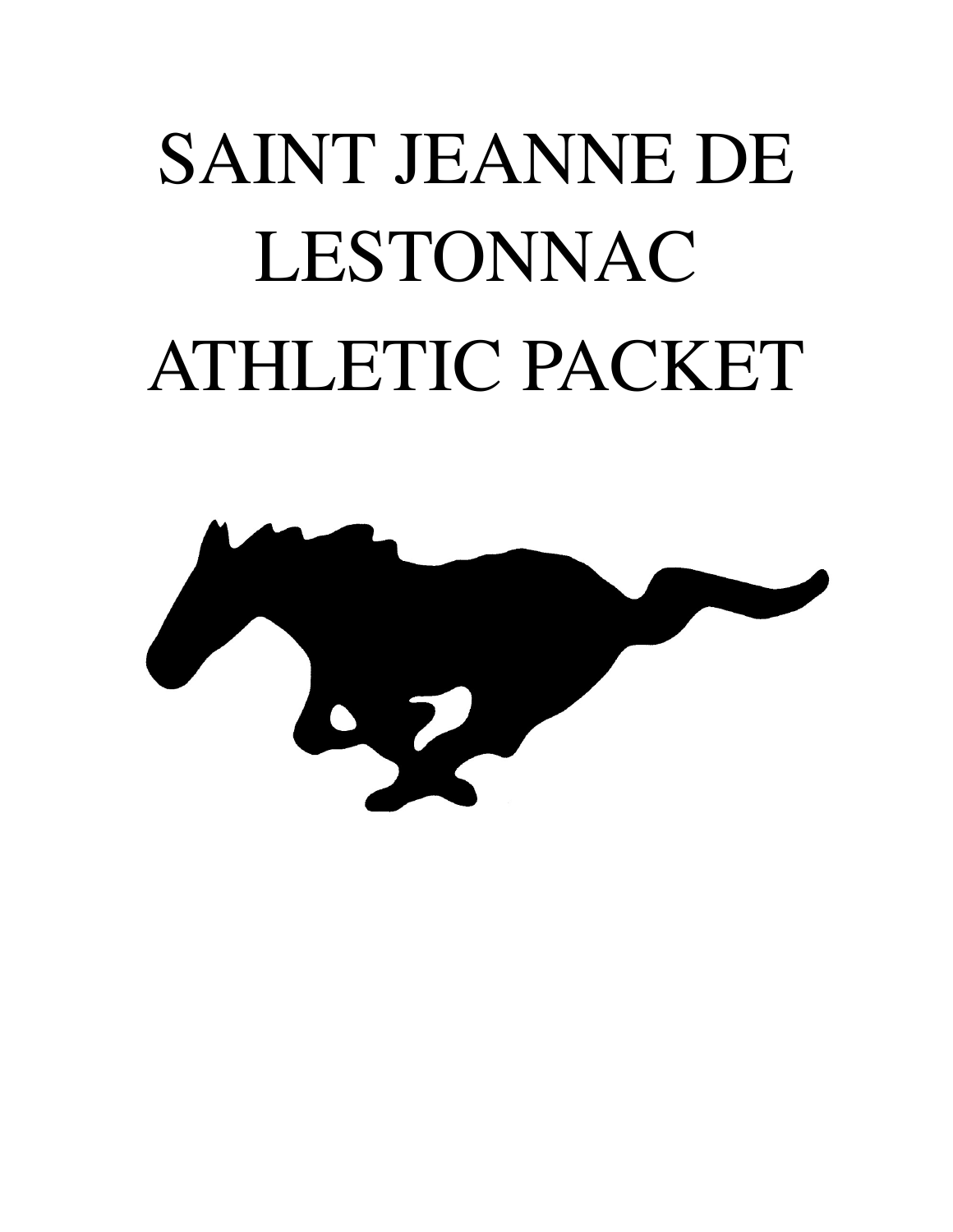## 2018-19

Welcome athletes and parents to the Saint Jeanne athletic family. At Saint Jeanne, we strive for our athletic programs to provide our student athletes a positive athletic experience that offers high level competition through camaraderie, respect and sportsmanship. We understand that winning is important, but at Saint Jeanne this is not our number one priority to determine success. We strive to develop a student athlete that loves God first and competes competitively with class and integrity.

The athletic program at Saint Jeanne De Lestonnac School is a major part of the whole student ideals. Academics will always be our foundation at Saint Jeanne; the athletic programs will be more selective and competitive. Our student athletes will have the opportunity to develop their skills while learning to work with their teammates towards a common team goal, all while developing a strong Catholic foundation of values in a competitive atmosphere.

Please take your time to fill out our athletic packet and complete the checklist below. Once the packet is completed, please turn into the front office with payment. Thank you again for becoming a part of the Mustang Athletic family.

Go Mustangs!!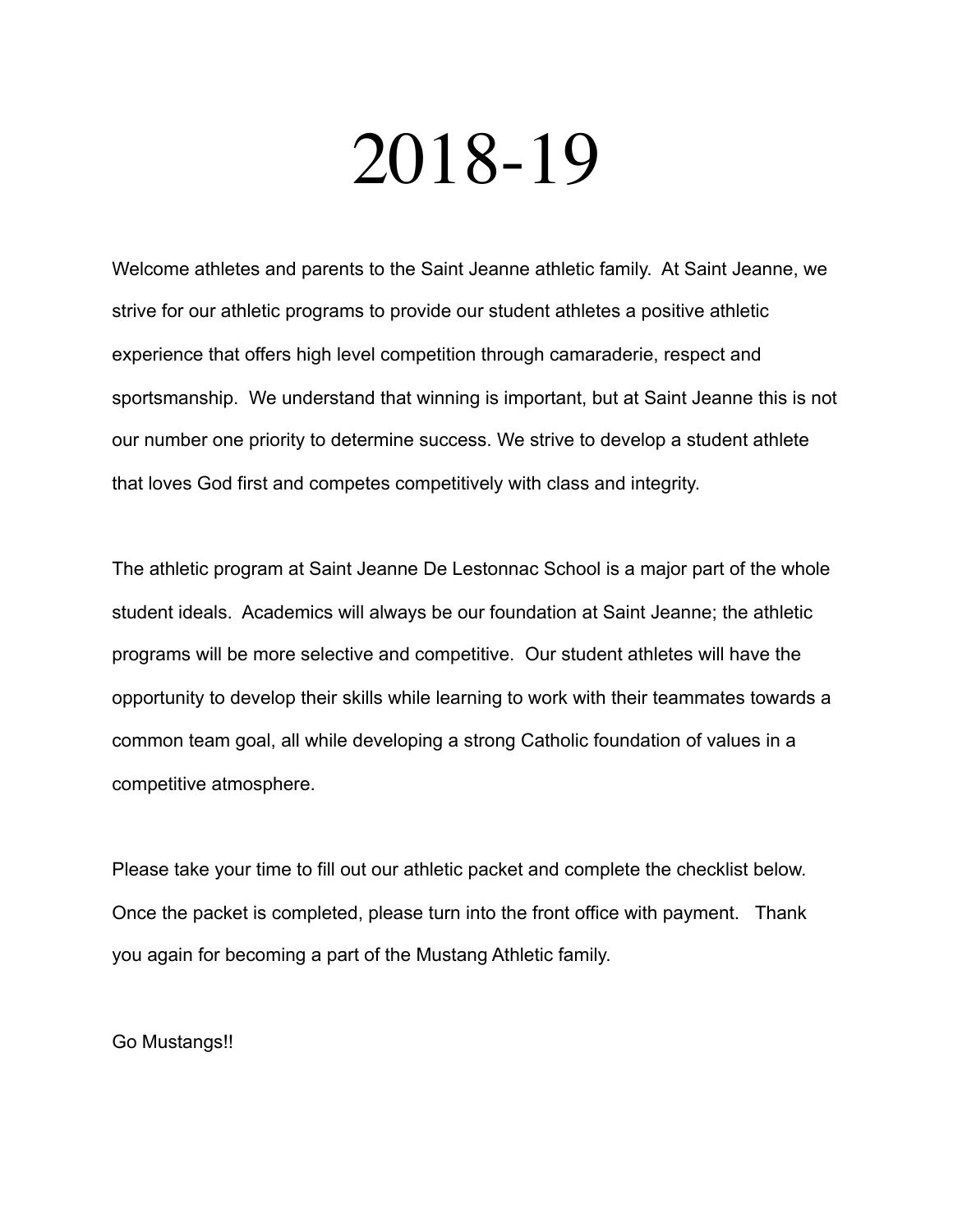Shelly Bendykowski

Middle School Athletic Director

Saint Jeanne De Lestonnac School

## Athletic Packet **Checklist**

- **•** Permission & Indemnity Agreement **Property**
- Parent Expectation Contract
- Athlete Responsibility Contract
- IVIAA Athlete Code of Conduct \_\_\_\_\_\_\_\_
- Sports Fee: \$150

(Please make checks payable to Saint Jeanne de Lestonnac)

• Parent drivers please have a copy of your DL & insurance on file in school office as well as fingerprinting clearance & Safe Training Certificate (sbdicese.org) \_\_\_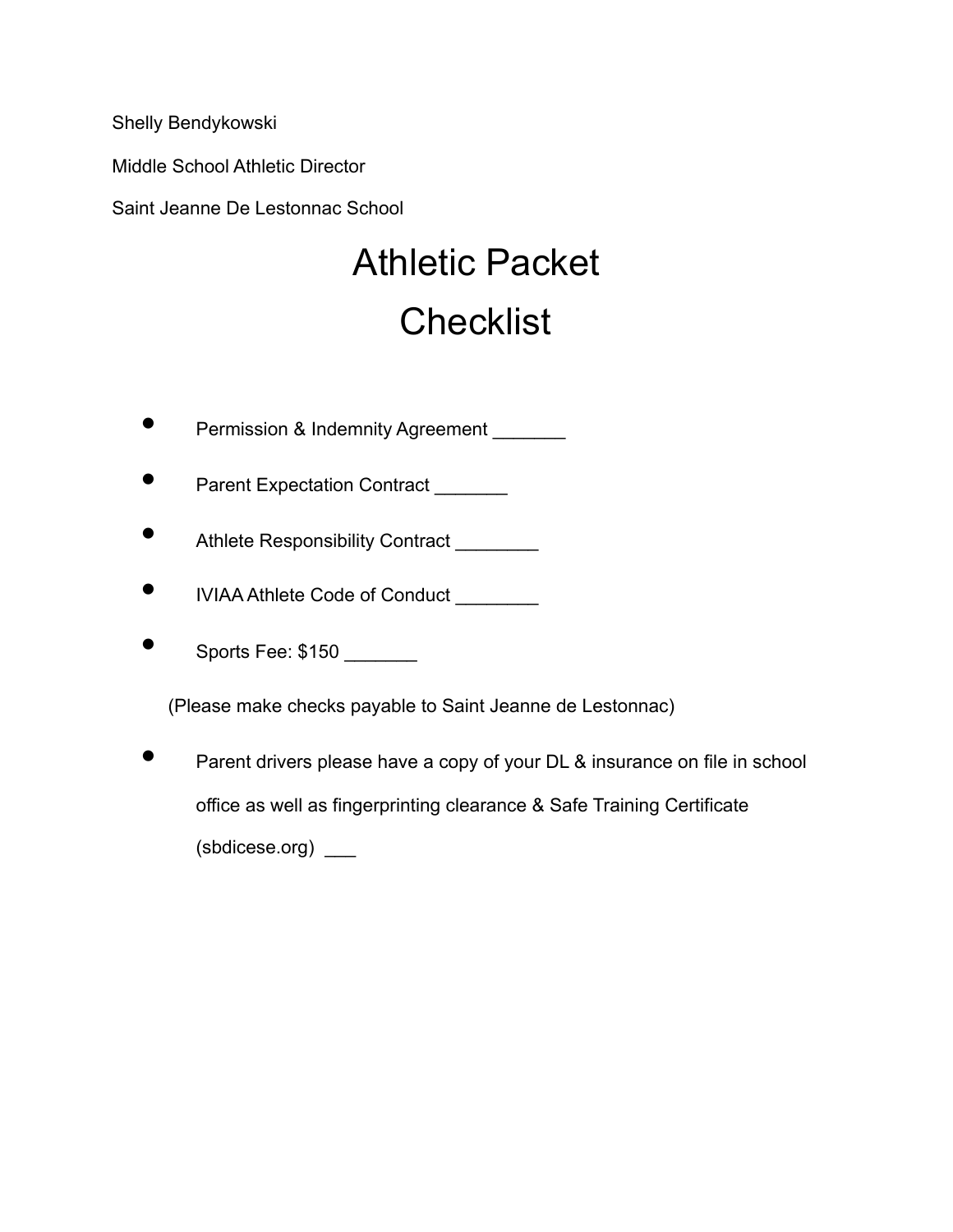#### **St. Jeanne de Lestonnac School Permission & Indemnity Agreement**

**Student's Name:** The student's Name:

My son, daughter, ward, a student at Saint Jeanne de Lestonnac School has permission to participate in sports competitions in which Saint Jeanne de Lestonnac participates. I also give permission for my child to ride in carpools to and from games. I understand that this activity will take place under the supervision and guidance of employees/volunteers of Saint Jeanne de Lestonnac School.

|                                                                                                                                                                                                                               |             | Date: |                   |
|-------------------------------------------------------------------------------------------------------------------------------------------------------------------------------------------------------------------------------|-------------|-------|-------------------|
| Athlete's address                                                                                                                                                                                                             |             |       |                   |
|                                                                                                                                                                                                                               | Cell Phone: |       |                   |
| Parent Email: The contract of the contract of the contract of the contract of the contract of the contract of the contract of the contract of the contract of the contract of the contract of the contract of the contract of |             |       | (very important!) |
| Emergency Contact Person                                                                                                                                                                                                      |             |       |                   |
| Contact Person's Phone Number                                                                                                                                                                                                 |             |       |                   |

#### **EMERGENCY MEDICAL & LIABILITY RELEASE STATEMENT**

I understand that in the event medical intervention is necessary, every attempt will be made to contact immediately the persons listed on this form. If I cannot be reached, I give my permission to call Emergency Medical Technicians, a physician or hospital selected by SJDLS, to perform emergency medical procedures as deemed necessary. I understand all reasonable safety precautions will be taken at all times by SJDLS and its staff during events and activities. I understand the possibility of unforeseen hazards and how there is the inherent possibility of risk or danger associated with all sport activities.

| <b>Parent/Legal Guardian:</b><br><u> 1989 - John Stone, mars et al. 1989 - Ann an Dùbhlachd ann an t-</u>               | Date:                                                                                                                                                                                                                              |
|-------------------------------------------------------------------------------------------------------------------------|------------------------------------------------------------------------------------------------------------------------------------------------------------------------------------------------------------------------------------|
|                                                                                                                         |                                                                                                                                                                                                                                    |
| <b>Emergency Contact Name:</b> Name: 2008 2018 2019 2022 2023 2024 2022 2023 2024 2022 2023 2024 2022 2023 2024 2022 20 | <b>Phone #:</b> and a set of the set of the set of the set of the set of the set of the set of the set of the set of the set of the set of the set of the set of the set of the set of the set of the set of the set of the set of |
| Allergies:                                                                                                              |                                                                                                                                                                                                                                    |

\*\*Please furnish medical information about your child/ward, which may be pertinent to his or her participation in the above identified activity: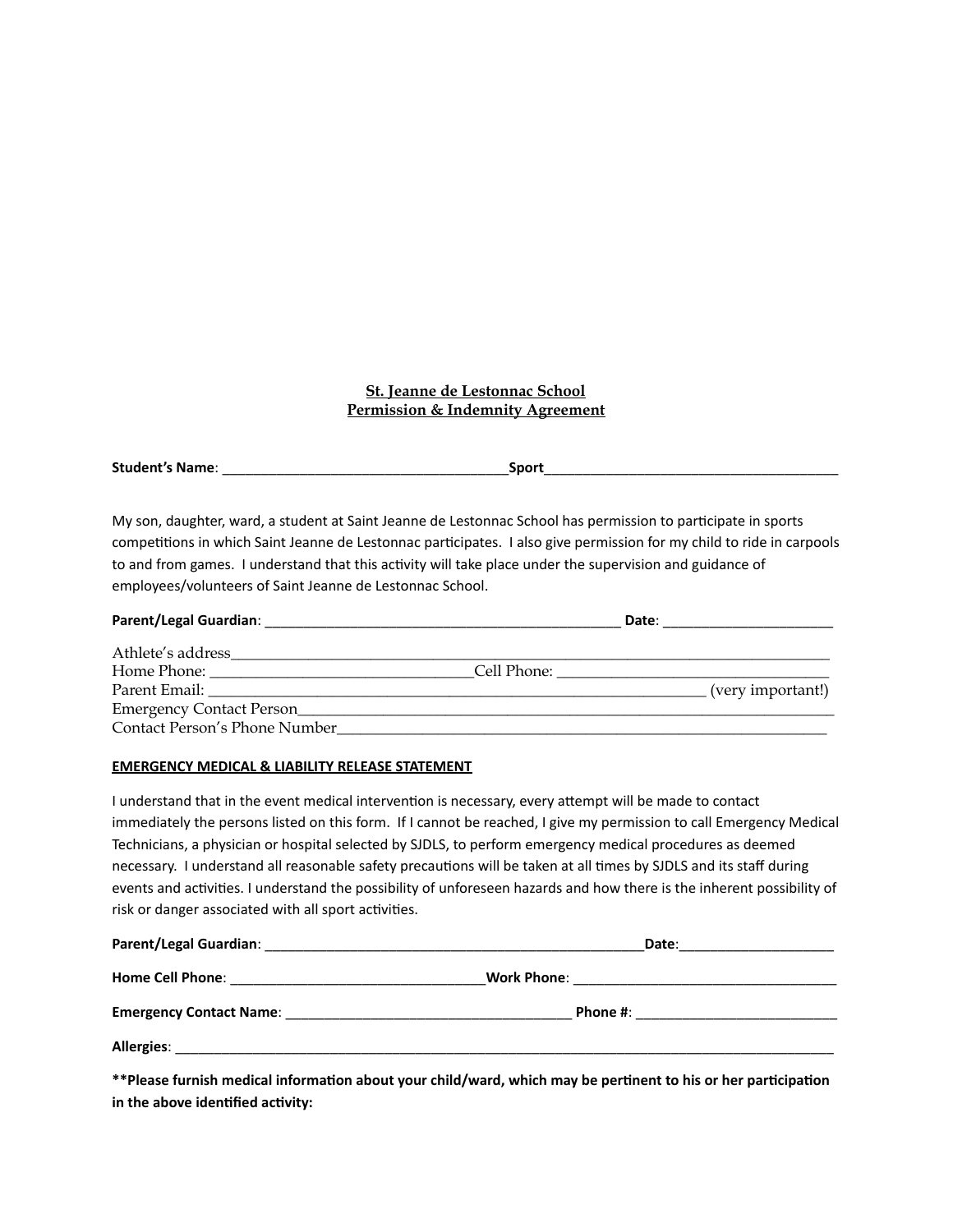**Parents that drive students:** we must have copy of CDL/ID, copy of insurance on file in school office.

**I give my child permission to participate in the sport listed above with St. Jeanne's Athletics.** 

| <b>Parents Signature:</b> | Jate |
|---------------------------|------|
|                           |      |

#### **Parent Expectations/Contract** Athlete **Athlete** *Construction* **Sport**

#### Parent involvement is crucial to the success of the Athletic programs.

- ◆ Notify coaches of any schedule conflicts well in advance. Notify coaches of any injury or illness that staff might not be aware of.
- $\clubsuit$  Be on time to pick up your child from practice or games. If you are late and it is before 5:30, your child will be signed into daycare. Parents must come into the gym or out to the field to pick up your child from their coach. If after 5:30, Pick up is at Convent, above pool. Please call your coach, if you will be late!
- $\clubsuit$  Be supportive. Nothing can erode teamwork faster than athletes doubting the capabilities of their coaches. It can affect performance, confidence, and the needed edge to compete in an athletic contest.
- $\bullet$  Be a good role model-demonstrate positive behavior and good sportsmanship. Losing self-control, using inappropriate language or gestures, arguing with an official's call or a coach's decision will result in disciplinary action.
- ❖ Parents may be asked to leave a game if the behavior exhibited is unsportsmanlike and disrupts the play of the game. In this instance, the athlete will be removed as well.
- $\triangle$  Be familiar with the rules of the particular sport.
- $\triangle$  Encourage commitment and positive Christian values
- ❖ Communicate fairly and openly with coaching staff. Please follow the IVIAA Leagues Code of Conduct and call or ask the coach for a meeting to discuss any problems or concerns. Encourage the athlete to discuss his or her concerns with the coach directly. Do not approach a coach after a game/match with negative comments. Parents should wait 24 hours before requesting a meeting with the coach to discuss concerns. If parents are unable to resolve the issue, the Athletic Director should be notified of the details in writing. A meeting will be scheduled with the parent and coach to discuss the issue.

#### *Issues not appropriate to discuss with coaches:*

o Other athletes or play calling.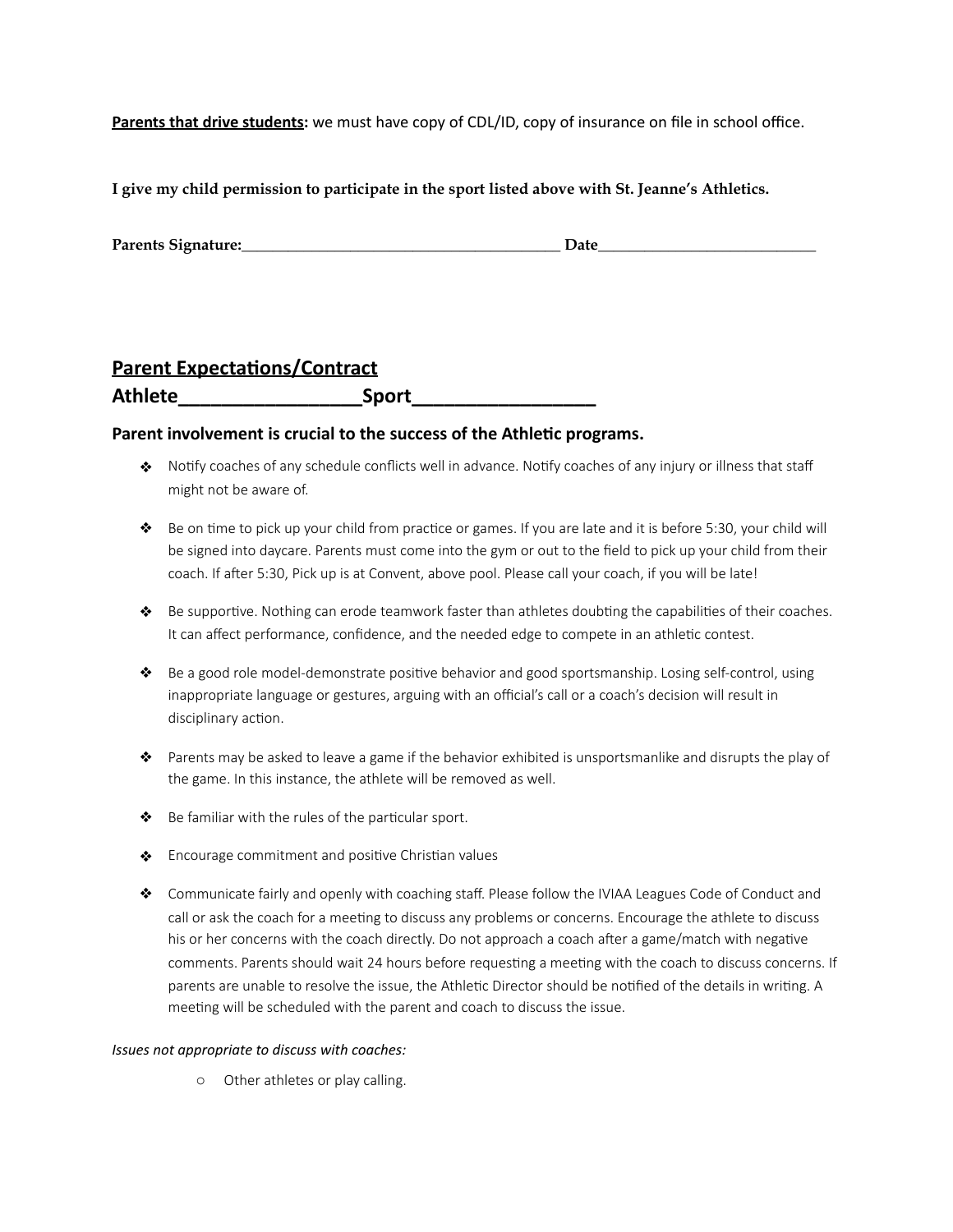o Team or individual strategy

#### *Issues appropriate to discuss with coaches:*

- o Concerns about your child's behavior or academic eligibility.
- o Various ways to help son/daughter.
- o Concerns regarding your child's progress.
- **❖** It is important to understand and know that coaches are volunteers. They will make judgments and decisions based on what they see, know and believe to be in the best interest of the athlete and the team.

#### \*\*\*\*\*\* I have read and understand my Expectations/Contract! Please sign below.

**\_\_\_\_\_\_\_\_\_\_\_\_\_\_\_\_\_\_\_\_\_\_\_\_\_\_\_\_\_\_\_ \_\_\_\_\_\_\_\_\_\_\_\_\_\_\_\_\_\_\_\_\_\_\_\_\_\_\_\_\_\_\_ \_\_\_\_\_\_\_\_\_\_\_\_\_\_\_\_\_\_\_** 

#### **Parent's signatures Date**

Any Questions, Comments or Suggestions, please contact: Mrs. Bendykowski at sbendykowski@sjdls.com

#### **Athlete's Responsibilities/Contract**

**Athlete:\_\_\_\_\_\_\_\_\_\_\_\_\_\_\_\_\_\_\_\_\_\_\_\_\_\_\_\_** 

Participating in an athletic program and playing sports is a privilege, not a right. An athlete is held to personal, academic, and disciplinary standards.

- ◆ Each athlete is responsible for his/her school work and academic achievement while participating in his/her sport as it pertains to the school's standards. Failure to meet the academic standards will result in the athlete's ineligibility to play & are ineligible for special awards at the end of their season.
- ❖ Each athlete represents his/her team, school, and league. Each athlete's conduct must exemplify self-respect, self-control, respect for others, and sportsmanship.
- ❖ Each athlete is to treat every other athlete, coach and official with respect and courtesy.
- ❖ Losing self-control. Using inappropriate gestures, tone of voice, or foul and abusive language; arguing a referee's call, a coach's decision, or other signs of disrespect are reasons for disciplinary action. Consequences of such behavior could be reduced playing time or even suspension from the team. School policy will govern such incidents and will be enforced by the Athletic Director and the Vice Principal.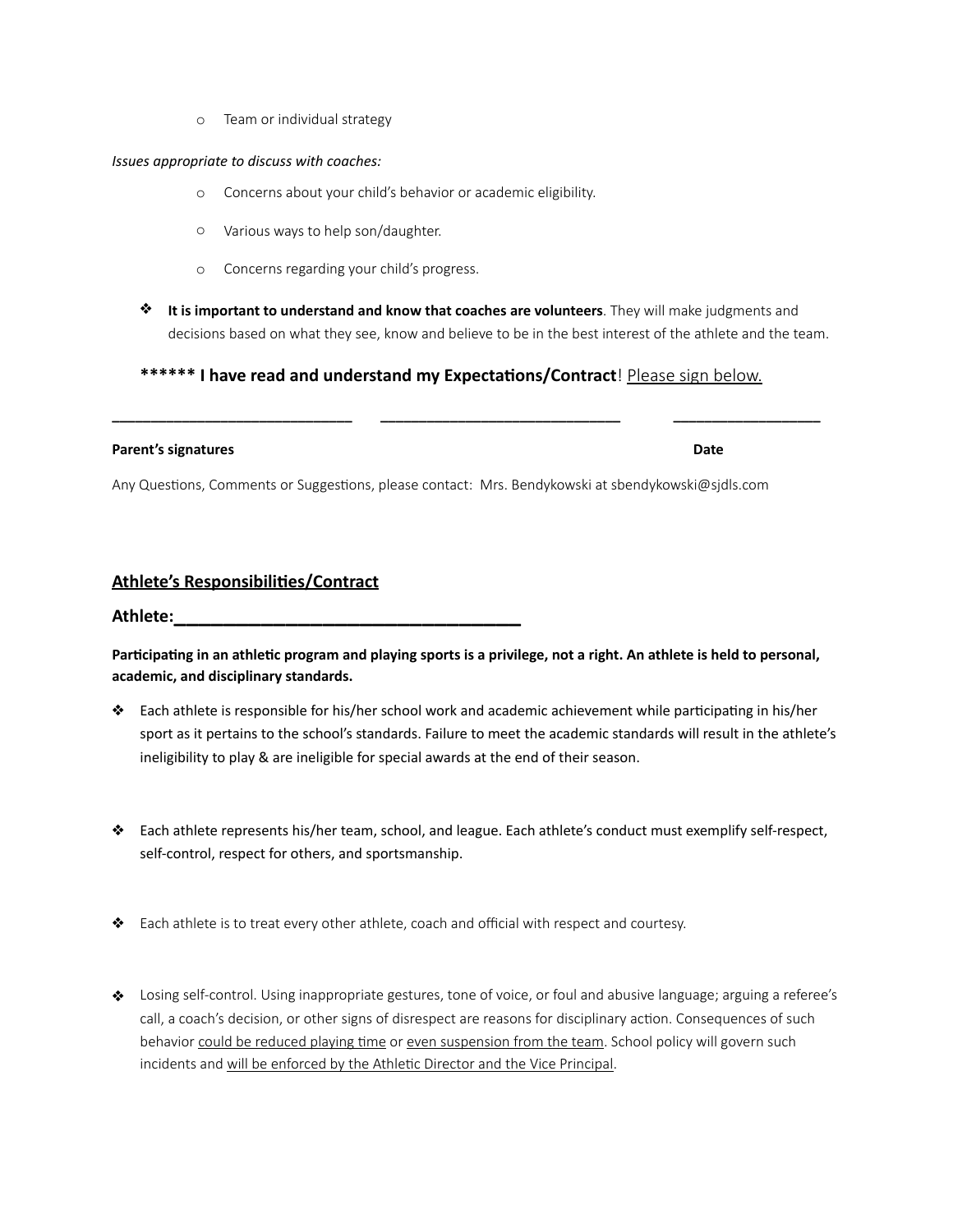- **❖** Athletes may **not** resort to roughness or fighting with an opponent.
- ◆ An athlete represents his/her school both while on his/her campus and when on a visiting campus. Misbehavior on the part of an athlete may jeopardize the outcome of the game by his/her team forfeit.
- $\clubsuit$  Students who are absent from school for all or more than  $1/2$  of the school day are not allowed to participate in any practices, games or school-sponsored activities held after school or during the evening of the day of the absence. Must attend  $\frac{1}{2}$  of the day to be able to participate in practice, games or activities! (3 periods & lunch)
- **❖** An athlete who **does not participate in gym classes due to an illness or injury** cannot participate in practices or games. An injured player will not be allowed to participate in practices or games until a Doctor's release form is received by the Athletic Director stating the athlete has recovered enough to play. The Athletic Director will report to the coaches when the Doctor's release is received.
- ◆ Each athlete is expected to do their best, be receptive to feedback and guidance from the coaching staff, and assist teammates **at all times.**
- $\triangle$  Each athlete is expected to display a positive attitude and understand that a team is stronger than one individual!

#### **I have read and understand my Responsibilities/Contract.** Please sign below.

#### Athlete's signature **business and the set of the set of the set of the set of the set of the set of the set of the set of the set of the set of the set of the set of the set of the set of the set of the set of the set of t**

**IVIAA** 

**\_\_\_\_\_\_\_\_\_\_\_\_\_\_\_\_\_\_\_\_\_\_\_\_\_\_\_\_\_\_\_\_\_\_\_\_\_\_\_\_\_\_\_\_\_\_\_\_\_\_\_\_\_\_ -------------------------------------------** 

#### **Athlete's CODE OF CONDUCT**

Athletics is an integral part of the school's total educational program. All school activities, curricular and extra-curricular, in the classroom and on the playing field, must be congruent with the school's stated goals and objectives established for the intellectual, physical, social and moral development of its students. It is within this context that the following Code of Ethics is presented.

#### As an athlete, I understand that it is my responsibility to: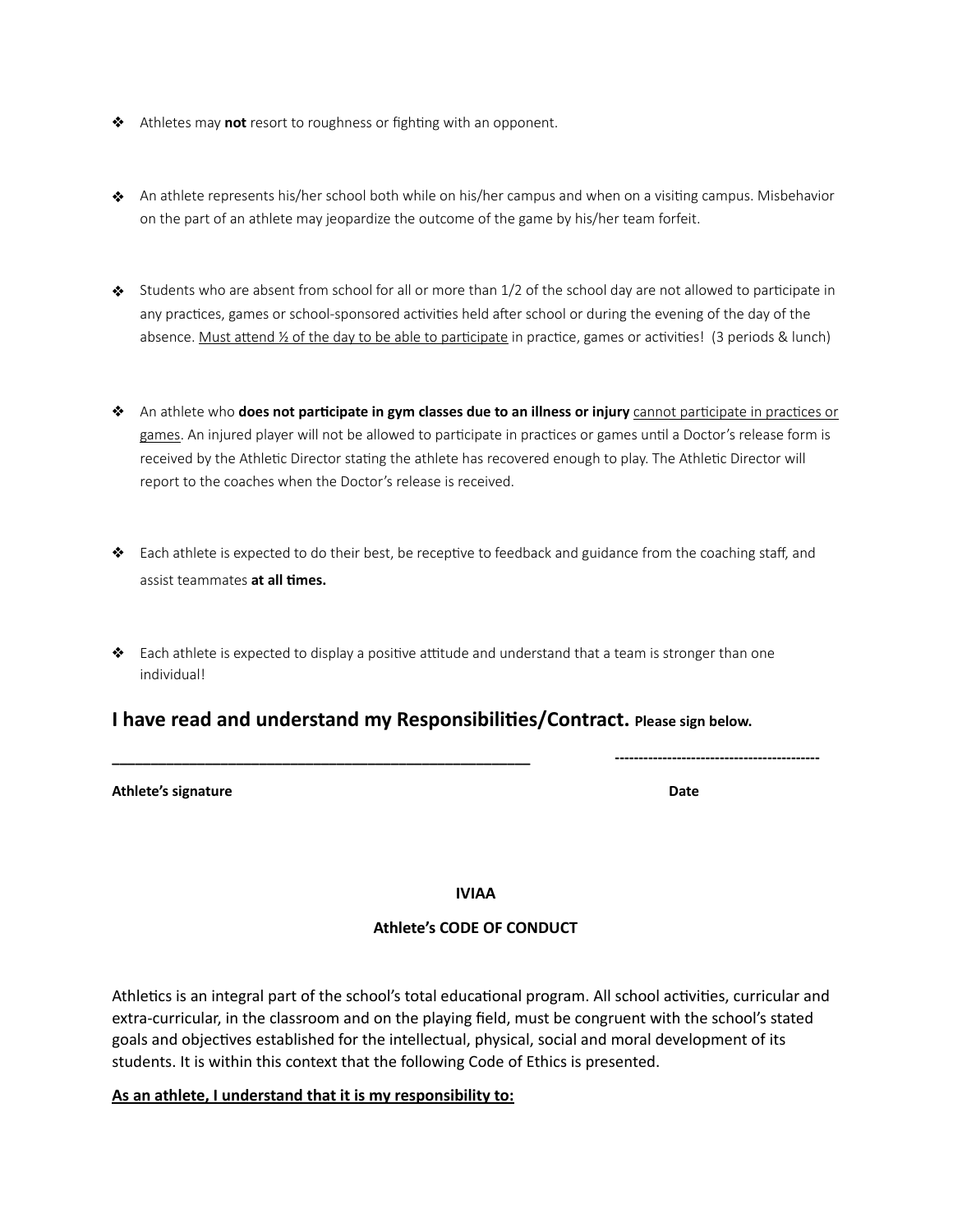1. Place academic achievement as the highest priority.

2. Show respect for teammates, opponents, officials and coaches.

3. Respect the integrity and judgment of game officials.

4. Exhibit fair play, sportsmanship and proper conduct on and off the playing field.

5. Maintain a high level of safety awareness.

6. Refrain from the use of profanity, vulgarity and other offensive language and gestures.

7. Adhere to the established rules and standards of the game to be played.

\_\_\_\_\_\_\_\_\_\_\_\_\_\_\_\_\_\_\_\_\_\_\_\_\_\_\_\_\_\_\_\_\_\_\_\_\_\_ 

8. Respect all equipment and use it safely and appropriately.

9. Refrain from the use of alcohol, tobacco, illegal and non-prescriptive drugs, anabolic steroids or any substance to increase physical development or performance that is not approved by the United States Food and Drug Administration, Surgeon General of the United States or American Medical Association.

10. Know and follow all state, section and school athletic rules and regulations as they pertain to eligibility and sports participation.

\_\_\_\_\_\_\_\_\_\_\_\_\_\_\_\_\_\_\_\_\_\_\_\_\_\_\_\_\_\_\_\_\_\_\_\_\_\_ \_\_\_\_\_\_\_\_\_\_\_\_\_\_\_\_\_\_\_\_\_ 

\_\_\_\_\_\_\_\_\_\_\_\_\_\_\_\_\_\_\_\_\_\_\_\_\_\_\_\_\_\_\_\_\_\_\_\_\_\_ \_\_\_\_\_\_\_\_\_\_\_\_\_\_\_\_\_\_\_\_\_ 

11. Win with character, lose with dignity.

**Print Name of Student Athlete** 

Signature of Student Athlete Date 

Signature of Parent/Caregiver Date 

Parents:

Starting the Sportsmanship Conversation with your child/athlete:

#### Step 1: Start with explaining: **What is Sportsmanship?**

- Play fair
- Follow the rules of the game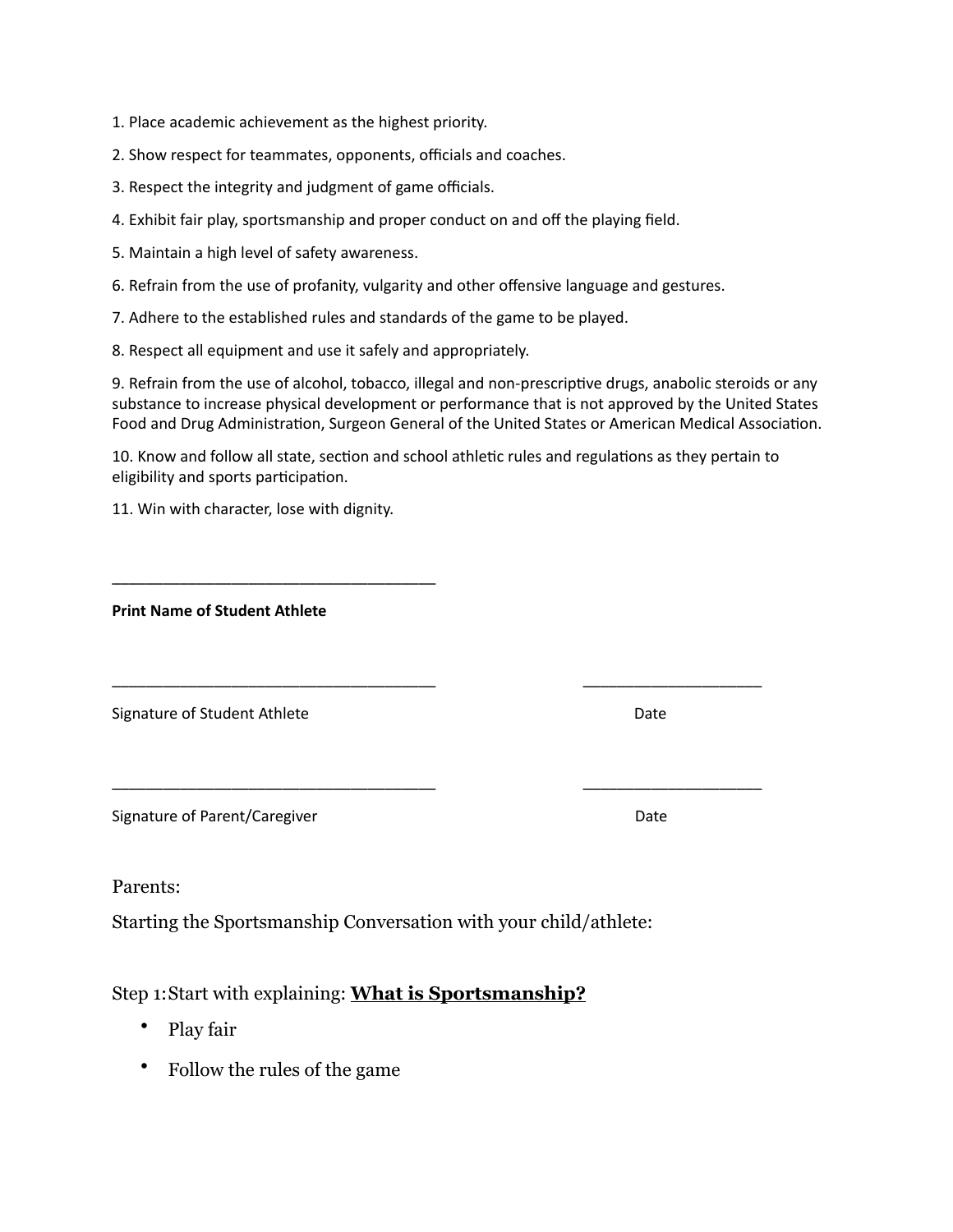- Respect officials, umpires and referees at all times
- Treat their opponents with respect-think=Golden Rule!
- Value their Team Mates-Remember that we make mistakes and that it takes a whole team not just 1 player to play a game.

#### Step 2: Then talk about: **When Sportsmanship Happens.**

- When they win
- When they lose
- When they practice (not just in games)
- When no one is looking

#### Step 3: Once you know what it is, talk about: **What to do when you see bad Sportsmanship.**

- If bad sportsmanship comes in the form of trash talk or attempts to distract, brush it off and refocus on the next play.
- If bad sportsmanship comes in the form of something more serious, such as dangerous play, bring it to the attention of the coaches, or officials.

Step 4: And then finally, make sure you talk about: **What your Role as a Parent is in Sportsmanship!** 

- Your care about their effort and learning more their wins and losses
- You will cheer for good plays-whether they make them, or the other team does.
- You promise **not** to yell at officials, umpires or referees, even when you disagree with a call.
- You'll respect the parents and coaches of the opponents.

### 10 Commandments for Sports Parents: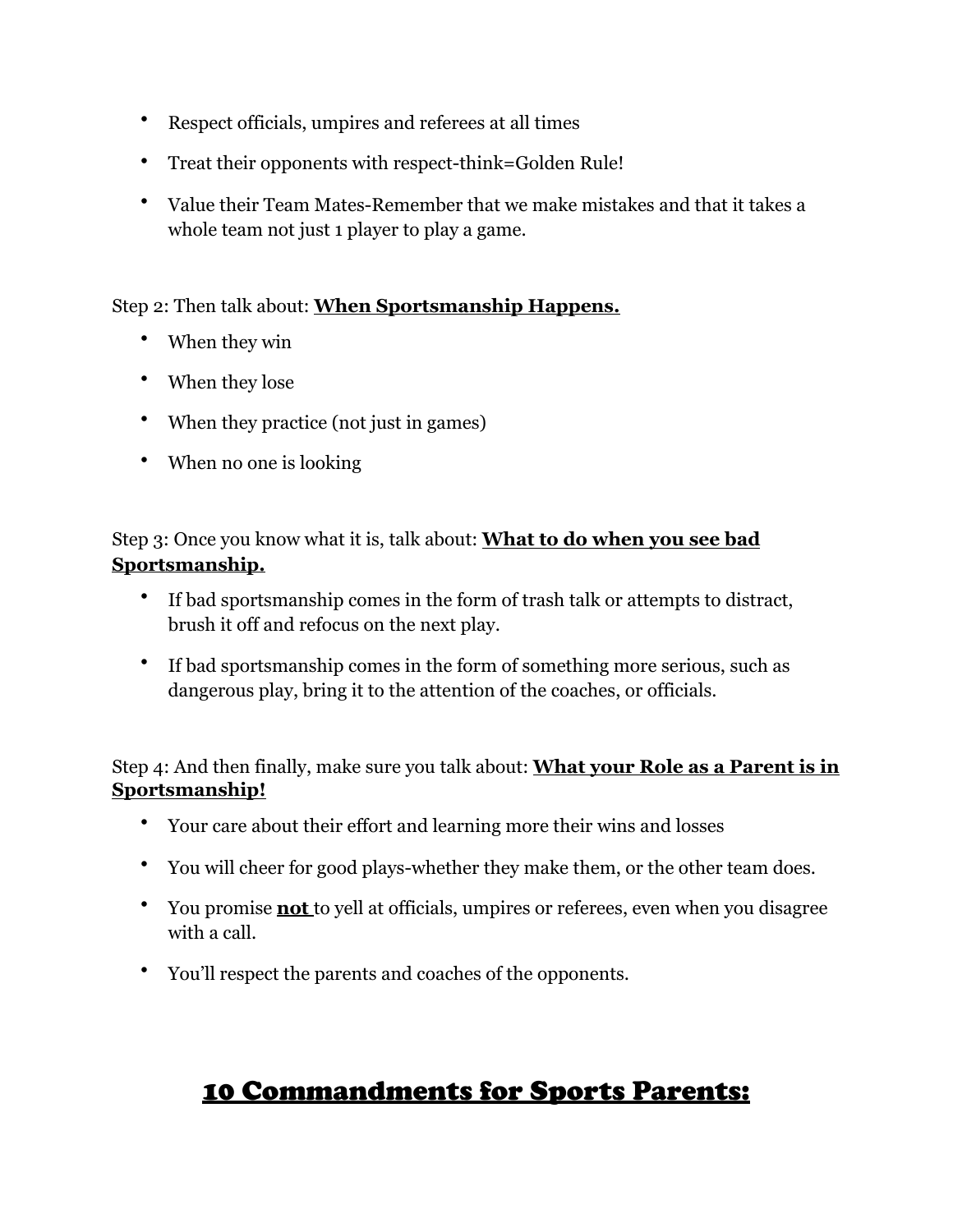## *On the way to the Sport event;*

1. Ask your child to set goals for the game: a physical goal, a mental goal and a sportsmanship goal.

- 2. Remind your child (and yourself) to have fun.
- 3. Say a Prayer of thanksgiving with your child for a chance to play.

## *At the Sport event...*

**4.** Be positive with players, fans, opponents, coaches and officials.

**5.** Remain calm and in control of your words and actions.

**6.** Take a deep breath or step away from the game if you grow angry.

**7.** Applaud good play on both teams.

## *On the way home...*

**8.** Ask your child, "How do you think the game went?"

**9.** Point out signs of sportsmanship shown in the game.

**10.** Express your love for your child regardless of the outcome.